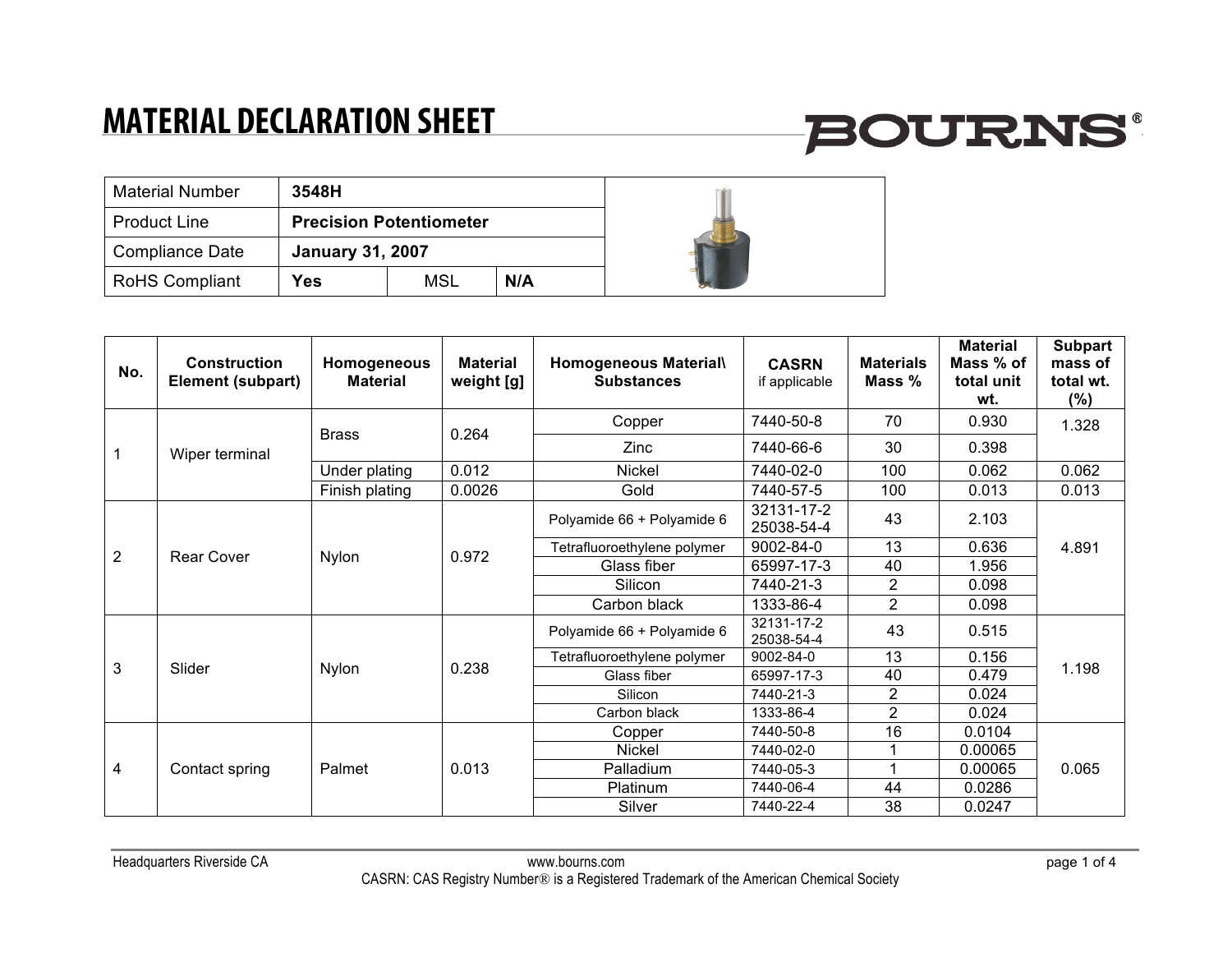## **BOURNS®**

| 5  | Housing               | <b>PBT</b>           | 3.108     | Polybutylene terephthalate                                     | 30965-26-5   | 54              | 8.446    | 15.641 |
|----|-----------------------|----------------------|-----------|----------------------------------------------------------------|--------------|-----------------|----------|--------|
|    |                       |                      |           | Glass fiber                                                    | 65997-17-3   | 30              | 4.692    |        |
|    |                       |                      |           | Brominated flame retardant<br>(TBBPA Polycarbonate<br>polymer) | Trade secret | 11              | 1.721    |        |
|    |                       |                      |           | Antimony trioxide                                              | 1309-64-4    | 4               | 0.626    |        |
|    |                       |                      |           | Carbon black                                                   | 1333-86-4    | 1               | 0.156    |        |
| 6  | <b>Mandrel Wire</b>   | Copper               | 1.13      | Copper                                                         | 7440-50-8    | 100             | 5.687    | 5.687  |
|    |                       | Coating              | 0.0000519 | Polyamide                                                      | 63428-83-1   | 100             | 0.0003   | 0.0003 |
| 7  | <b>Resistive Wire</b> | Metal                | 0.2229    | <b>Nickel</b>                                                  | 7440-02-0    | 45              | 0.505    | 1.122  |
|    |                       |                      |           | Copper                                                         | 7440-50-8    | 55              | 0.617    |        |
|    |                       |                      |           | <b>Phenolic Resin</b>                                          | 9039-25-2    | 67              | 0.0469   | 0.070  |
|    |                       | Thick film ink       | 0.003     | DAIP Resin                                                     | 1087-21-4    | 6               | 0.0042   |        |
| 8  | Resistive Ink         |                      |           | Carbon black                                                   | 1333-86-4    | $\overline{7}$  | 0.0049   |        |
|    |                       |                      |           | Barium sulfate                                                 | 7727-43-7    | 16              | 0.0112   |        |
|    |                       |                      |           | Graphite                                                       | 7782-42-5    | 4               | 0.0028   |        |
|    | <b>Element Epoxy</b>  | Epoxy                | 0.0005    | epoxy resin                                                    | 25068-38-6   | 64              | 0.00192  | 0.003  |
|    |                       |                      |           | Antimony trioxide                                              | 1309-64-4    | 11              | 0.00033  |        |
| 9  |                       |                      |           | Aluminum oxide                                                 | 1344-28-1    | 10              | 0.0003   |        |
|    |                       |                      |           | Kaolin clay                                                    | 1332-58-7    | 6               | 0.00018  |        |
|    |                       |                      |           | Magnesium alumino silicate                                     | 1302-88-1    | 9               | 0.00027  |        |
|    |                       | <b>PPS</b>           | 0.237     | Polyphenylene sulfide                                          | 26125-40-6   | 57              | 0.680    | 1.193  |
| 10 | <b>Terminal Cover</b> |                      |           | Glass fiber                                                    | 65997-17-3   | 41              | 0.489    |        |
|    |                       |                      |           | Carbon black                                                   | 1333-86-4    | $\overline{2}$  | 0.024    |        |
|    |                       | <b>Nickel Silver</b> | 0.082     | Copper                                                         | 7440-50-8    | 65              | 0.0269   | 0.0413 |
| 11 | T.R. Terminal x 2     |                      |           | Zinc                                                           | 7440-66-6    | 17              | 0.0070   |        |
|    |                       |                      |           | <b>Nickel</b>                                                  | 7440-02-0    | 18              | 0.0074   |        |
|    |                       | Solder Inlay         | 0.00005   | Silver                                                         | 7440-22-4    | 56              | 0.000168 | 0.0003 |
|    |                       |                      |           | Copper                                                         | 7440-50-8    | $\overline{22}$ | 0.000066 |        |
|    |                       |                      |           | Zinc                                                           | 7440-66-6    | $\overline{17}$ | 0.000051 |        |
|    |                       |                      |           | Tin                                                            | 7440-31-5    | 5               | 0.000015 |        |
|    |                       | Plating              | 0.00037   | Gold                                                           | 7440-57-5    | 100             | 0.002    | 0.002  |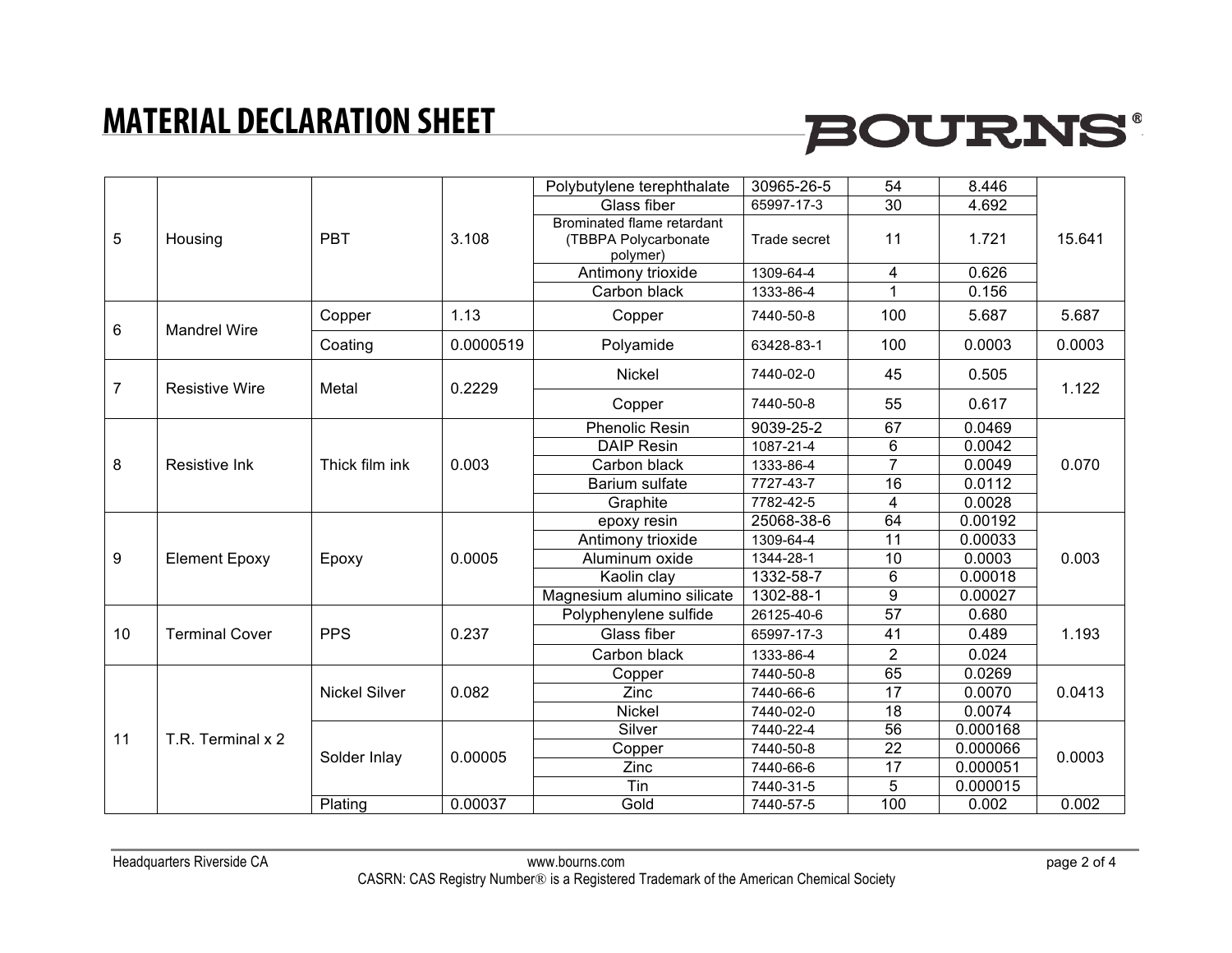## **BOURNS®**

| 12 | Element, Terminal<br>and Collector Bar<br>Lube | Lube                   | 0.005   | Decanoic acid, mixed<br>esters with heptanoic acid, | 68130-53-0               | 54.4           | 0.0136  | 0.025  |
|----|------------------------------------------------|------------------------|---------|-----------------------------------------------------|--------------------------|----------------|---------|--------|
|    |                                                |                        |         | octanoic acid                                       |                          |                |         |        |
|    |                                                |                        |         | Lithium 12-hydroxystearate                          | 7620-77-1                | 5.7            | 0.0014  |        |
|    |                                                |                        |         | Isohexadecyl-<br>isooctadecanoate                   | 52006-45-8               | 33.7           | 0.0084  |        |
|    |                                                |                        |         | Polyisobutylene                                     | 9003-27-4                | 6.2            | 0.0016  |        |
|    |                                                | Nickel                 | 0.1924  | <b>Nickel</b>                                       | 7440-02-0                | 100            | 0.968   | 0.968  |
|    |                                                |                        |         | Silver                                              | 7440-22-4                | 56             | 0.0493  |        |
| 13 | Tab                                            | Inlay                  | 0.01757 | Copper                                              | 7440-50-8                | 22             | 0.0194  | 0.088  |
|    |                                                |                        |         | Zinc                                                | 7440-66-6                | 17             | 0.0149  |        |
|    |                                                |                        |         | $\overline{T}$ in                                   | 7440-31-5                | $\overline{5}$ | 0.0044  |        |
|    |                                                | Nylon                  | 1.372   | Polyamide 66 + Polyamide 6                          | 32131-17-2<br>25038-54-4 | 43             | 2.969   | 6.905  |
| 14 |                                                |                        |         | Tetrafluoroethylene polymer                         | 9002-84-0                | 13             | 0.898   |        |
|    | Rotor                                          |                        |         | Glass fiber                                         | 65997-17-3               | 40             | 2.762   |        |
|    |                                                |                        |         | Silicon                                             | 7440-21-3                | $\overline{2}$ | 0.138   |        |
|    |                                                |                        |         | Carbon black                                        | 1333-86-4                | $\overline{2}$ | 0.138   |        |
|    | Shaft                                          | <b>Brass</b>           | 7.693   | Copper                                              | 7440-50-8                | 61.5           | 23.811  | 38.717 |
| 15 |                                                |                        |         | Zinc                                                | 7440-66-6                | 35.5           | 13.744  |        |
|    |                                                |                        |         | Lead                                                | 7439-92-1                | 3              | 1.162   |        |
|    |                                                | Plating                | 0.0293  | <b>Nickel</b>                                       | 7440-02-0                | 100            | 0.147   | 0.147  |
|    | Washer x 2                                     | <b>Stainless Steel</b> | 0.05    | Carbon                                              | 7440-44-0                | 0.15           | 0.0004  | 0.252  |
|    |                                                |                        |         | Manganese                                           | 7439-96-5                | $\overline{2}$ | 0.005   |        |
| 16 |                                                |                        |         | Silicon                                             | 7440-21-3                |                | 0.0025  |        |
|    |                                                |                        |         | Chromium                                            | 7440-47-3                | 18             | 0.0454  |        |
|    |                                                |                        |         | <b>Nickel</b>                                       | 7440-02-0                | $\overline{9}$ | 0.0227  |        |
|    |                                                |                        |         | Iron                                                | 7439-89-6                | 69.86          | 0.1760  |        |
|    | C-Ring                                         | <b>Stainless Steel</b> | 0.009   | Carbon                                              | 7440-44-0                | 0.15           | 0.00007 | 0.045  |
| 17 |                                                |                        |         | Manganese                                           | 7439-96-5                | 1              | 0.00045 |        |
|    |                                                |                        |         | Silicon                                             | 7440-21-3                | $\mathbf{1}$   | 0.00045 |        |
|    |                                                |                        |         | Chromium                                            | 7440-47-3                | 13             | 0.00585 |        |
|    |                                                |                        |         | Iron                                                | 7439-89-6                | 84.85          | 0.03818 |        |